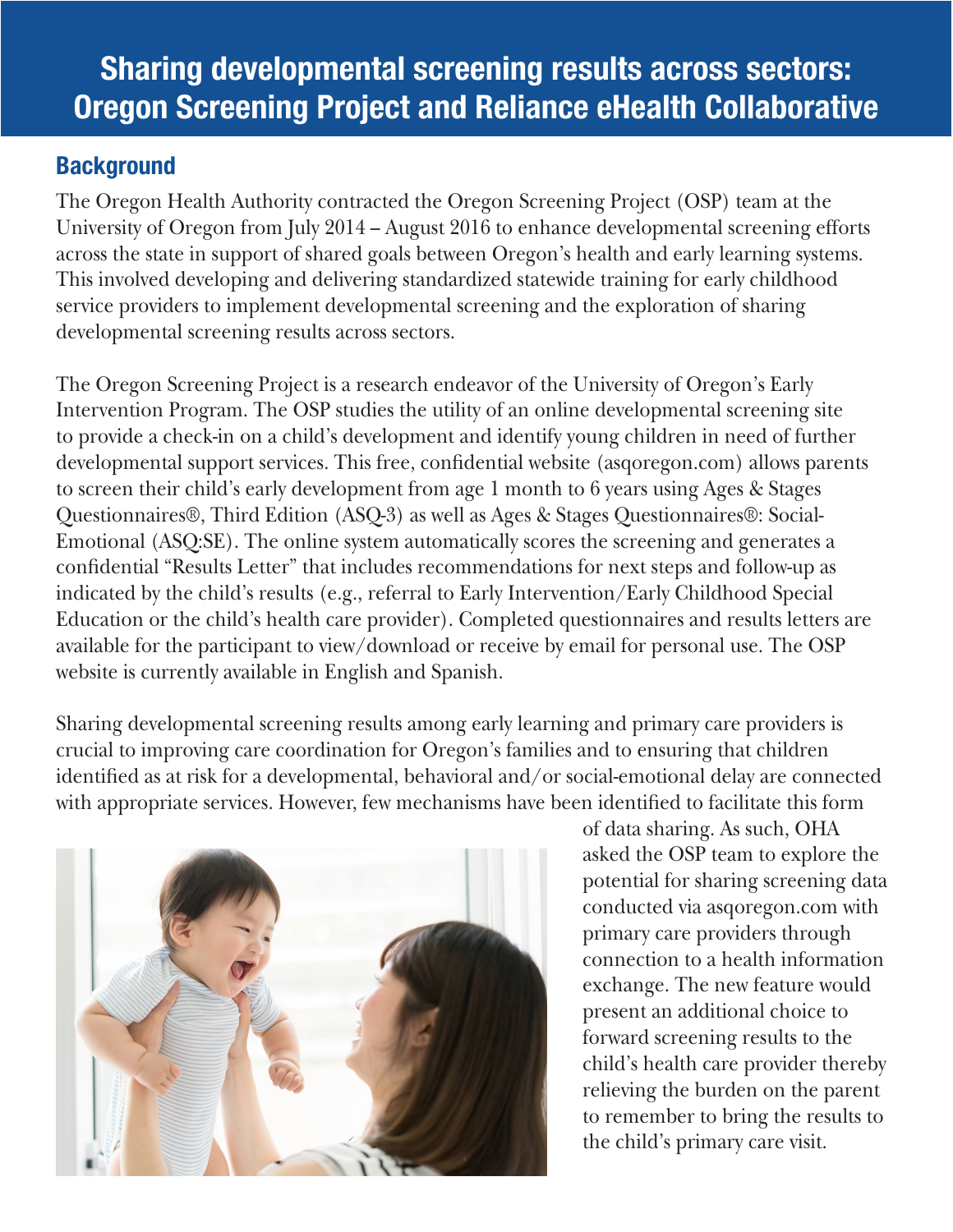## What is a health information exchange?

A health information exchange (HIE) is a system that securely and electronically moves clinical information among different health care information systems (for example, electronic health record systems used in clinics and hospitals). The goal of an HIE is to facilitate access to and retrieval of clinical data to provide safer and more timely, efficient, effective, and equitable patient-centered care. HIEs are built to be interoperable with numerous systems and can transport data among those systems in a secure way.

Although there are multiple HIEs operating in Oregon, the timeline and funding for this exploration did not allow for investigation of all HIEs' capabilities in this area. For this project, the OSP team worked with Reliance eHealth Collaborative (formerly Jefferson Health Information Exchange) to explore the potential for HIE connection with the OSP screening website. Reliance has expanded its geography to include users in 16 Oregon counties covering Southern Oregon to the coast, the Columbia Gorge Region and Multnomah and Clackamas Counties, with six of Oregon's 16 coordinated care organizations also participating as Reliance members.

## **Opportunities**

Meetings between the OSP team and staff at Reliance determined that it is feasible to share developmental screening results using these systems; additional resources and capacity are needed to support further testing and the technological enhancements and piloting necessary to implement this system.

#### Necessary Adaptations to OSP system

Although OSP is not currently structured to share identifiable demographic data with an HIE, this goal could be met with sufficient time and resources. Adding a limited number of personal identifiers to a screening record would be sufficient to enable the participant's health care provider to search and retrieve participant screening data from the HIE. Although inclusion of a full Social Security Number is optimum for the HIE for searching and retrieval, this was not considered as it would invoke stringent regulations and increased security requirements, as noted by the UO HIPAA Compliance Officer.

In order to forward the child's screening record to Reliance, the parent completing the screening would be presented with a HIPAA Authorization form with fields that would capture the parent's (participant's) full name, the child's full name, and name of the child's primary care provider (PCP). The submission of this form would constitute the required approval to make the screening results available for HIE retrieval. This capability would make use of demographic questions at the start of the screening, including the screening date, child's date of birth, child's gender, premature status (if applicable), zip code, and a randomly generated OSP study ID number. A record of the screening results including this identifying information would be stored temporarily in a separate, secure database at the University of Oregon. Reliance would then retrieve the identified screening results from that database via a secure data connection. Shortly after retrieval by Reliance, the record would be automatically deleted from the temporary database.